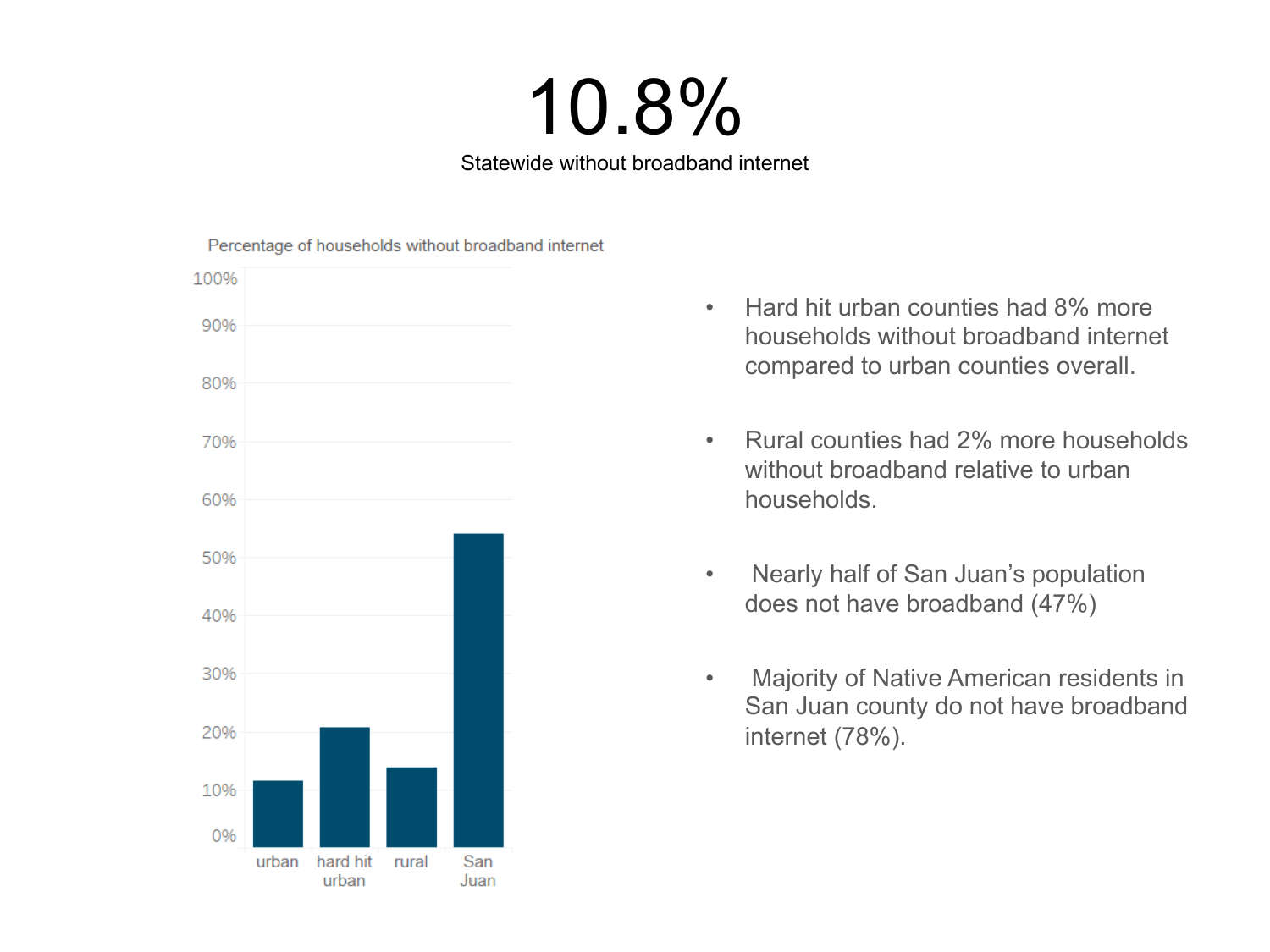## 7.9%

children statewide without broadband

Children without broadband



- Hard hit urban areas had 10% more children without broadband compared to urban areas overall.
- Rural and urban areas had similar rates of broadband access
- San Juan county had 32% more children without access compared to the rural cohort.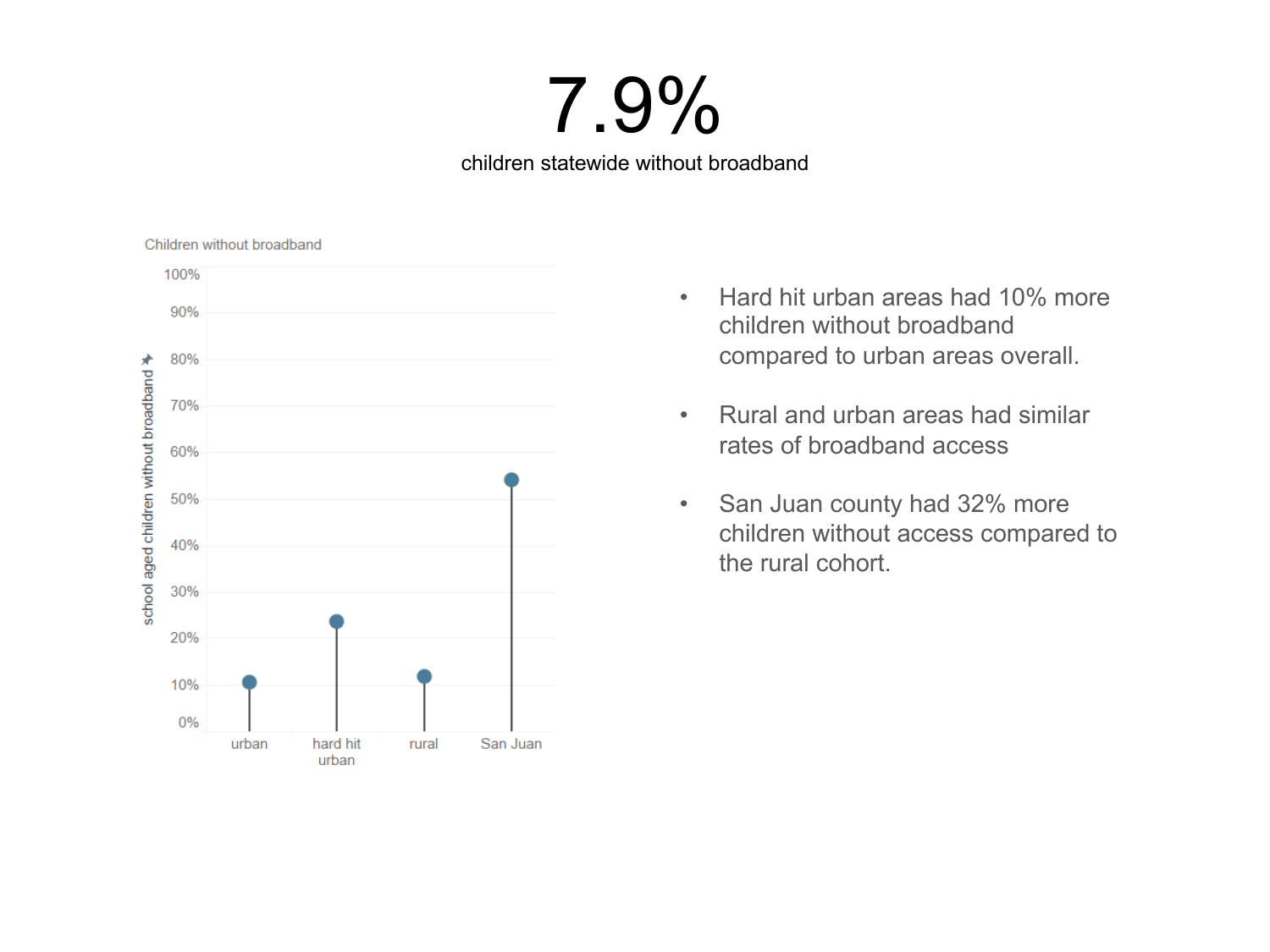# 15.8%

Statewide unemployed without broadband

without broadband access by employment status



No Broadband Access And Employed No Broadband And Unemployed

- All geographies had a larger number of unemployed without broadband compared to employed
- Largest disparity being in San Juan county.
- 10% of rural and urban employed population does not have broadband compared to 14% for hard hit urban areas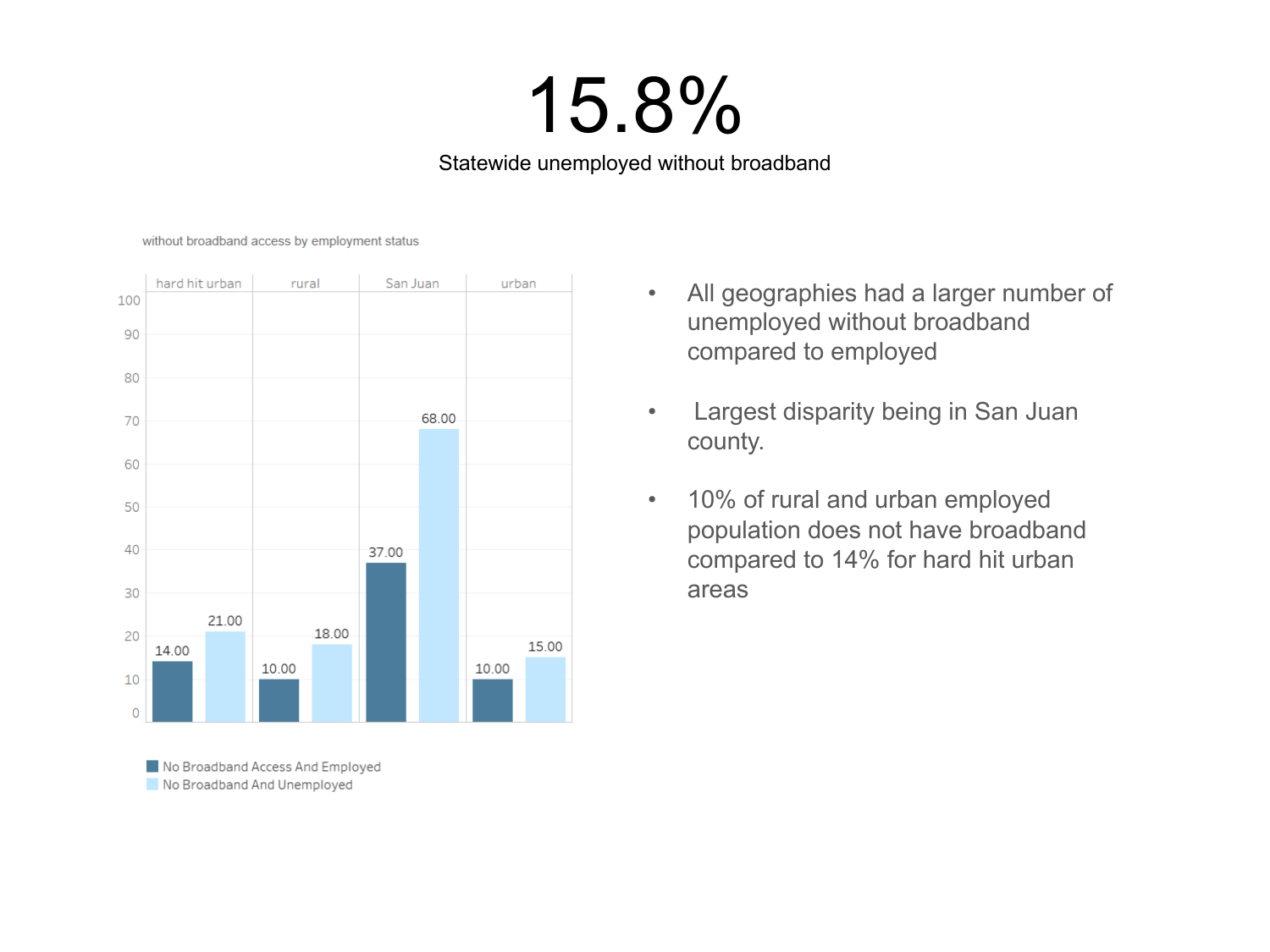#### Broadband coverage by county

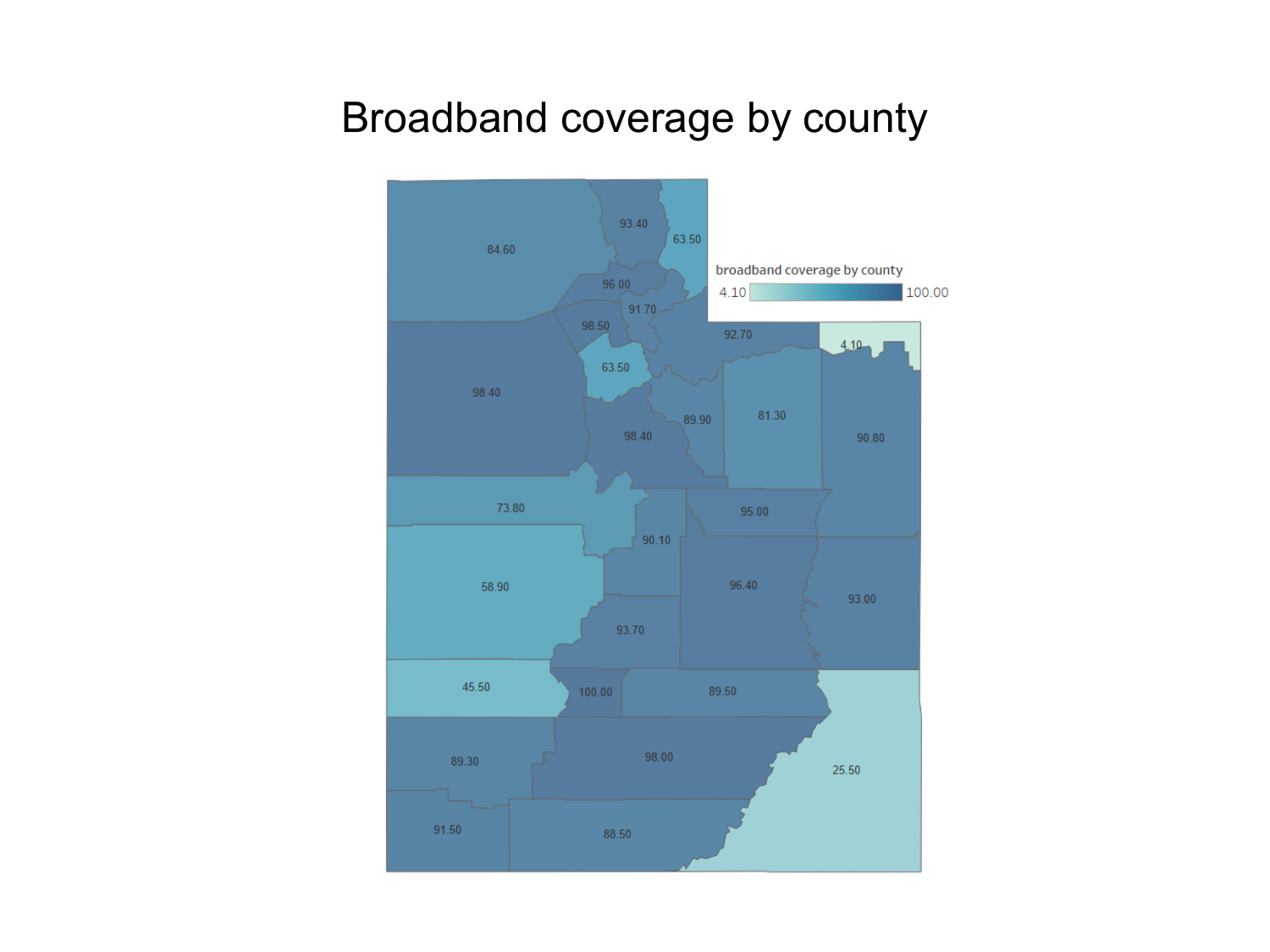# Definitions

- **Urban:** Salt Lake, Weber, Davis and Utah Counties
- **Rural:** all non-urban counties combined
- **San Juan:** heavily affected by the pandemic
- **Hard hit urban**: neighborhoods heavily affected by the pandemic namely: Rose park, Fairpark, Poplar and Glendale
- **Children:** Households with children younger than 18 years
- **Unemployed/employed**: Portion of labor force participants that are either employed or unemployed (civilian population 16 years and up )